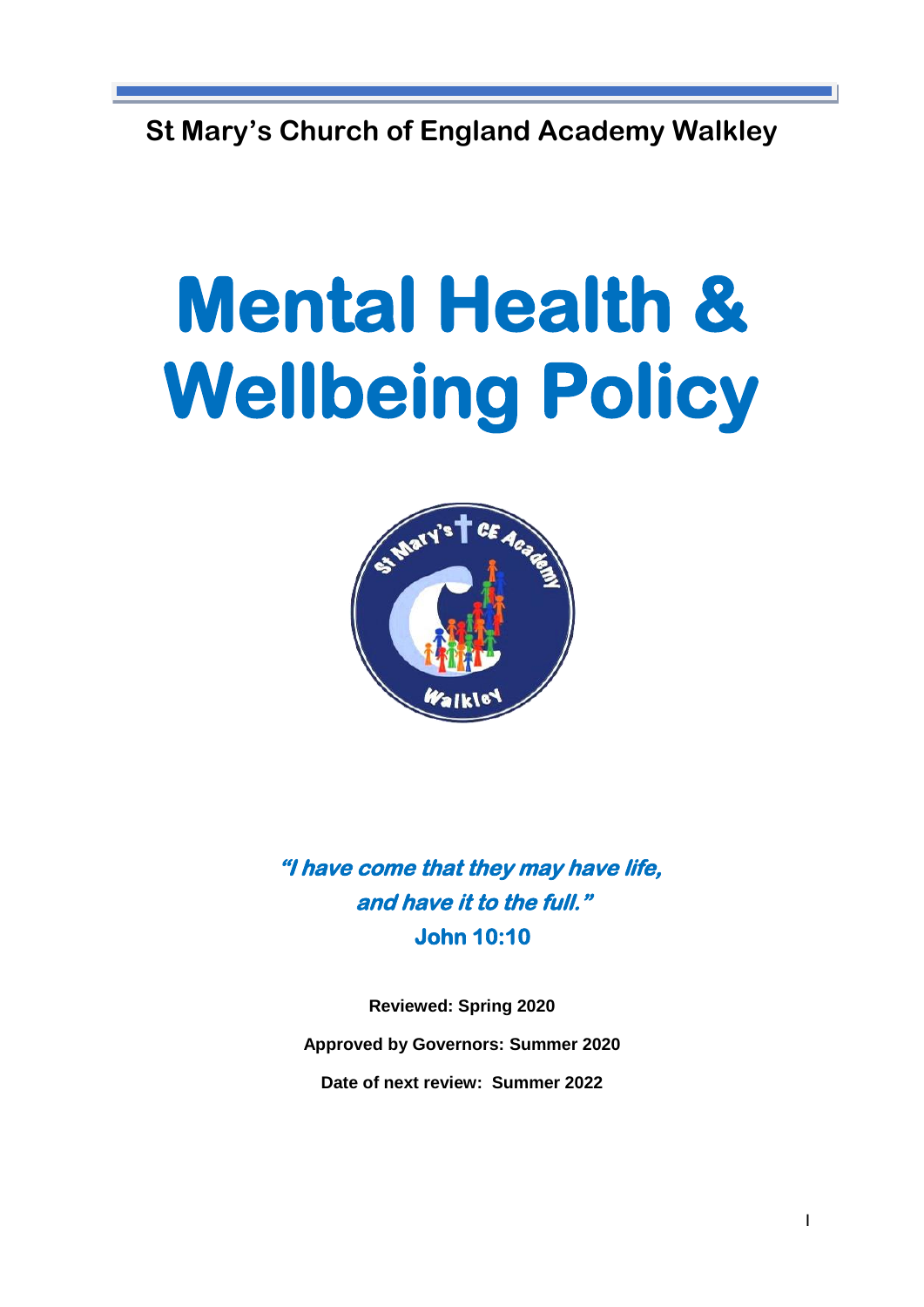# **Mental Health &**



# **Wellbeing Policy**

At St Mary's, we aim to provide a caring environment where every child can thrive and is supported to achieve their unique & amazing potential as a child of God. As such, this means that we place every child at the centre of our school practice & want them to experience the fullness of life (John 10:10).

# **Policy Statement**

*Mental health is a state of well-being in which every individual realises his or her own potential, can cope with the normal stresses of life, can work productively and fruitfully, and is able to make a contribution to her or his community. (World Health Organization)* 

We aim to promote positive mental health for every member of our staff and pupil body. We pursue this aim using both universal, whole school approaches and specialised, targeted approaches aimed at vulnerable pupils.

In addition to promoting positive mental health and wellbeing, we aim to recognise and respond to need as it arises. By developing and implementing practical, relevant and effective mental health and wellbeing policies and procedures we can promote a safe and stable environment for pupils affected both directly, and indirectly by mental health and wellbeing issues.

# **Scope**

This document describes the school's approach to promoting positive mental health and wellbeing. This policy is intended as guidance for all staff including non-teaching staff and governors.

This policy should be read in conjunction with our medical policy in cases where a pupil's mental health and wellbeing overlaps with or is linked to a medical issue and the SEND policy where a pupil has an identified special educational need.

The policy aims to:

- Promote positive mental health and wellbeing in all staff and pupils
- Increase understanding and awareness of common mental health issues
- Alert staff to early warning signs of poor mental health and wellbeing
- Provide support to staff working with young people with mental health and wellbeing issues
- Provide support to pupils suffering mental ill health and their peers and parents/carers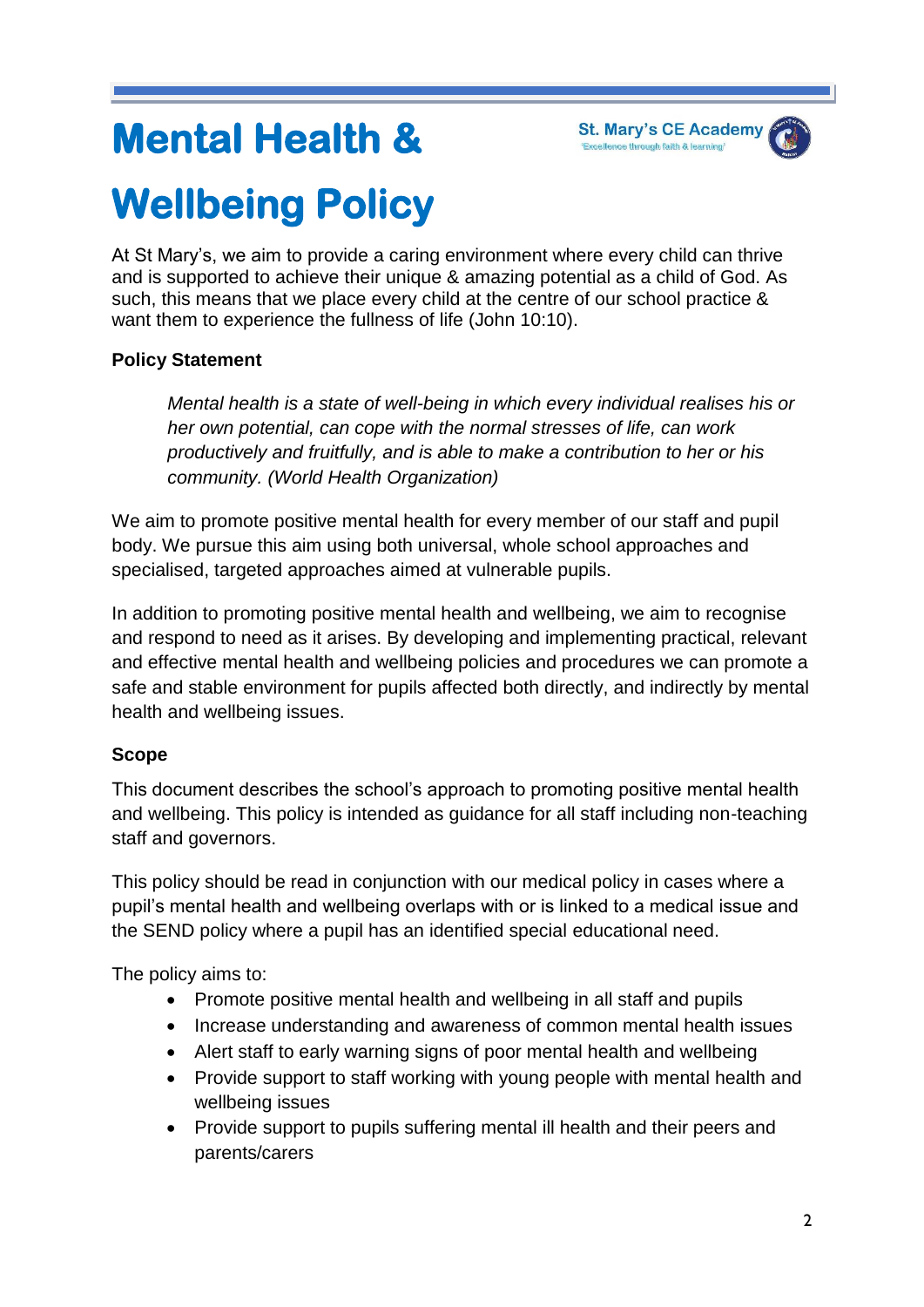#### **Lead Members of Staff**

Whilst all staff have a responsibility to promote the mental health of pupils. Staff with a specific, relevant remit include:

Karen Miller, Head of School- Designated Safeguarding Lead Karen Miller, Head of School - Mental Health and Emotional Wellbeing Lead (Mental Health First Aider) Rachel Hutchinson- Lead First Aider Karen Miller, Head of School- Pastoral Lead Karole Sargent, Executive Headteacher - CPD Lead Michelle Turnbull - Head of PSHE

Any member of staff who is concerned about the mental health or wellbeing of a pupil should speak to the Mental Health Lead in the first instance. If there is a fear that the pupil is in danger of immediate harm then the normal child protection procedures should be followed with an immediate referral to the Designated Safeguarding lead, in both instances this is Karen Miller. If the pupil presents a medical emergency then the normal procedures for medical emergencies should be followed, including alerting the first aid staff and contacting the emergency services if necessary.

Where a referral to CAMHS is appropriate, this will be led and managed by Karen Miller, Mental Health Lead.

#### **Individual Care Plans**

It is helpful to draw up an individual care plan for pupils causing concern or who receives a diagnosis pertaining to their mental health. This should be drawn up involving the pupil, the parents and relevant health professionals. This can include:

- Details of a pupil's condition
- Special requirements and precautions
- Medication and any side effects
- What to do, and who to contact in an emergency
- The role the school can play

#### **Teaching about Mental Health and Wellbeing**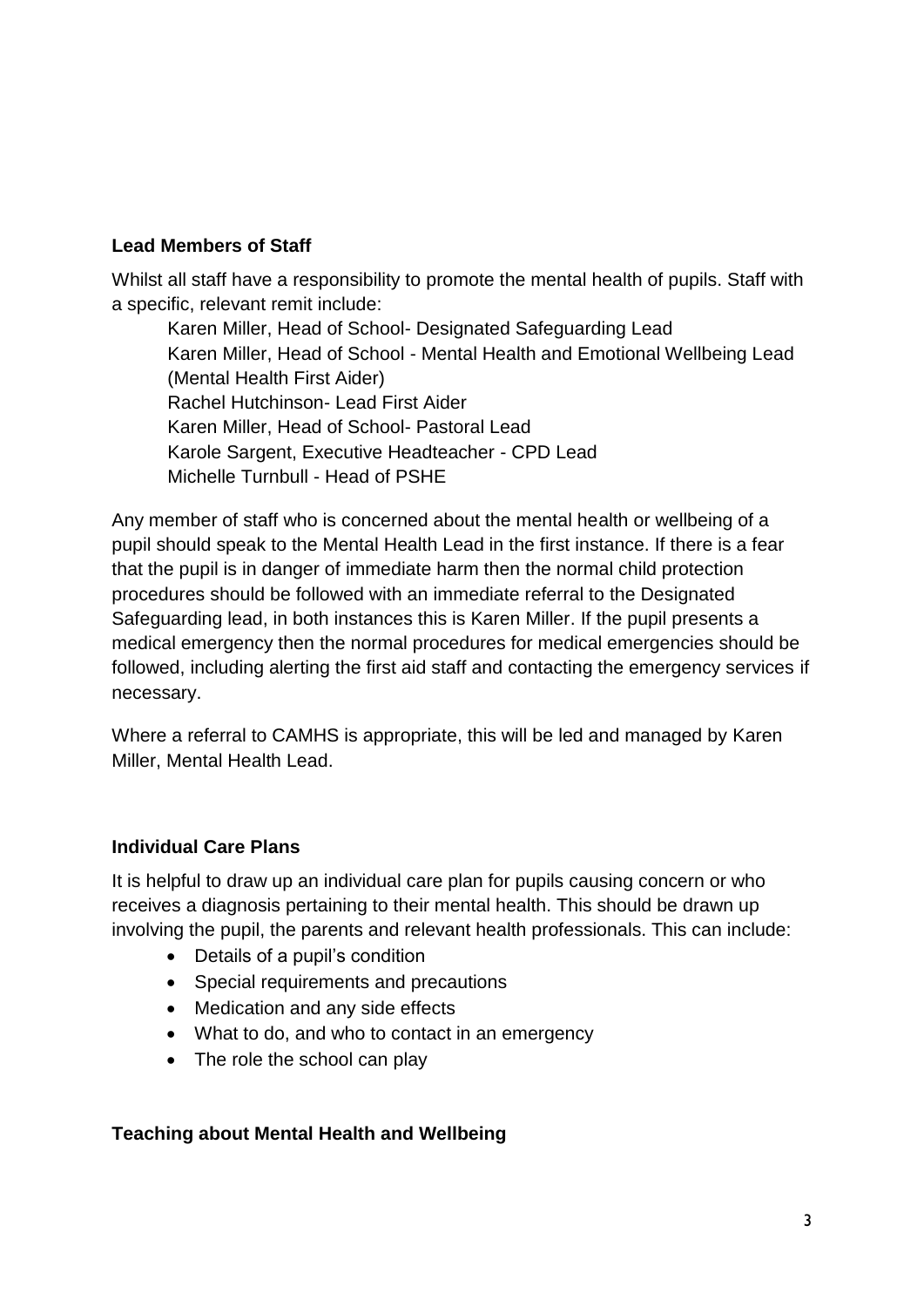The skills, knowledge and understanding needed by our pupils to keep themselves and others physically and mentally healthy and safe are included as part of our developmental PSHE curriculum.

The specific content of lessons will be determined by the specific needs of the cohort we're teaching but there will always be an emphasis on enabling pupils to develop the skills, knowledge, understanding, language and confidence to seek help, as needed, for themselves or others.

We will follow the PSHE Association Guidance to ensure that we teach mental health and emotional wellbeing issues in a safe and sensitive manner which helps rather than harms.

# **Signposting**

We will ensure that staff, pupils and parents are aware of sources of support within school and in the local community.

We will display relevant sources of support in communal areas and toilets and will regularly highlight sources of support to pupils within relevant parts of the curriculum. Whenever we highlight sources of support, we will increase the chance of pupil helpseeking by ensuring pupils understand:

- What help is available
- Who it is aimed at
- How to access it
- Why to access it
- What is likely to happen next

# **Warning Signs**

School staff may become aware of warning signs which indicate a pupil is experiencing mental health or emotional wellbeing issues. These warning signs should always be taken seriously and staff observing any of these warning signs should communicate their concerns with Karen Miller, our Mental Health and Emotional Wellbeing Lead.

Possible warning signs include:

- Physical signs of harm that are repeated or appear non-accidental
- Changes in eating / sleeping habits
- Increased isolation from friends or family, becoming socially withdrawn
- Changes in activity and mood
- Lowering of academic achievement
- Talking or joking about self-harm or suicide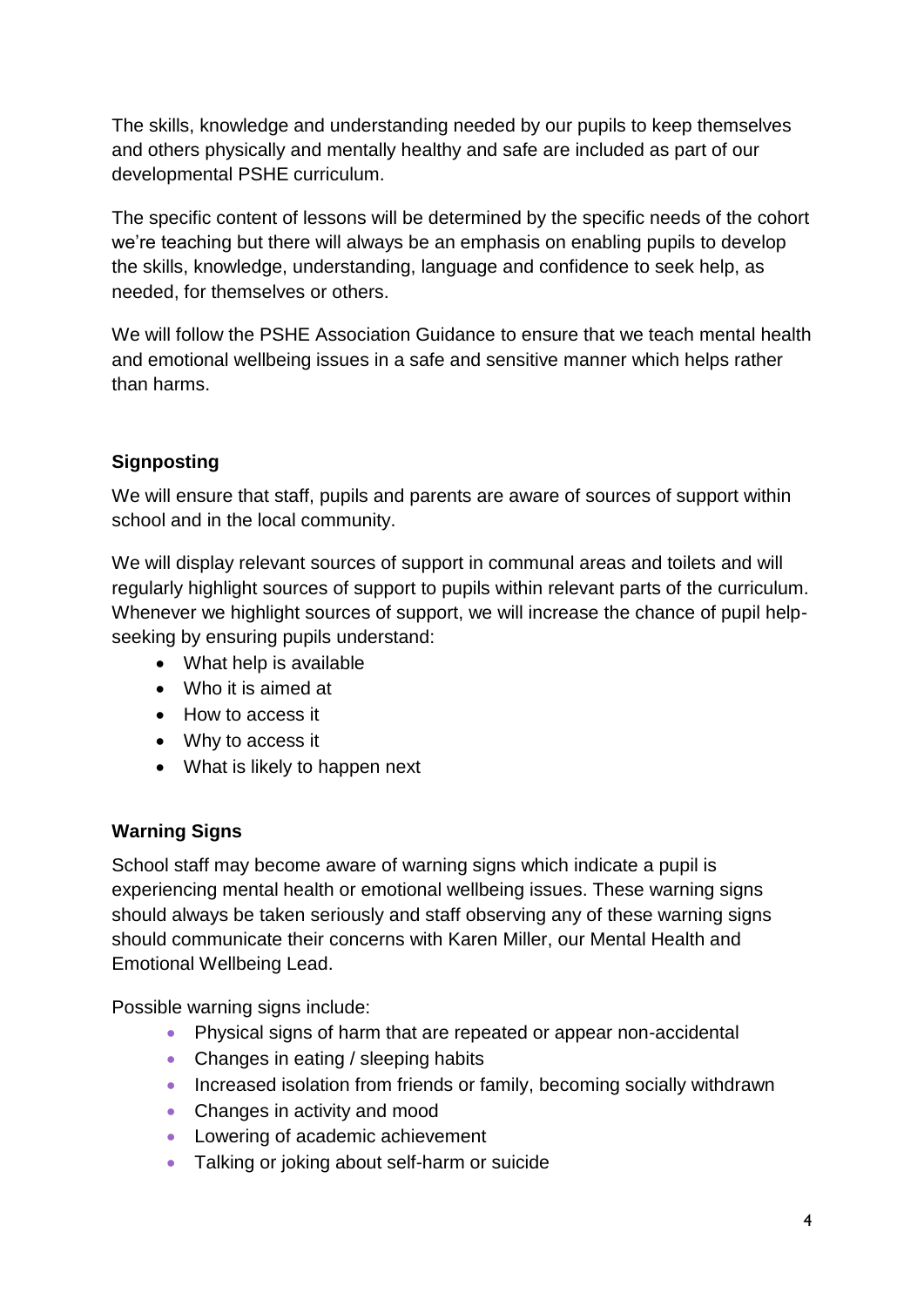- Abusing drugs or alcohol
- Expressing feelings of failure, uselessness or loss of hope
- Changes in clothing  $-$  e.g. long sleeves in warm weather
- Secretive behaviour
- Skipping PE or getting changed secretively
- Lateness to or absence from school
- Repeated physical pain or nausea with no evident cause
- An increase in lateness or absenteeism

#### **Managing disclosures**

A pupil may choose to disclose concerns about themselves or a friend to any member of staff so all staff need to know how to respond appropriately to a disclosure.

If a pupil chooses to disclose concerns about their own mental health or that of a friend to a member of staff, the member of staff's response should always be calm, supportive and non-judgemental.

Staff should listen, rather than advise and our first thoughts should be of the pupil's emotional and physical safety rather than of exploring 'Why?'

All disclosures should be recorded in writing and recorded on CPOMs.

This information should be shared with the mental health lead, Karen Miller who will offer support and advice about next steps.

# **Confidentiality**

We should be honest with regards to the issue of confidentiality. If we it is necessary for us to pass our concerns about a pupil on then we should discuss with the pupil:

- Who we are going to talk to
- What we are going to tell them
- Why we need to tell them

We should never share information about a pupil without first telling them. Ideally, we would receive their consent, though there are certain situations when information must always be shared with another member of staff and / or a parent. Particularly if a pupil is in danger of harm.

It is always advisable to share disclosures with a colleague, usually the Mental Health and Emotional Wellbeing Lead, this helps to safeguard our own emotional wellbeing as we are no longer solely responsible for the pupil, it ensures continuity of care in our absence and it provides an extra source of ideas and support. We should explain this to the pupil and discuss with them who it would be most appropriate and helpful to share this information with.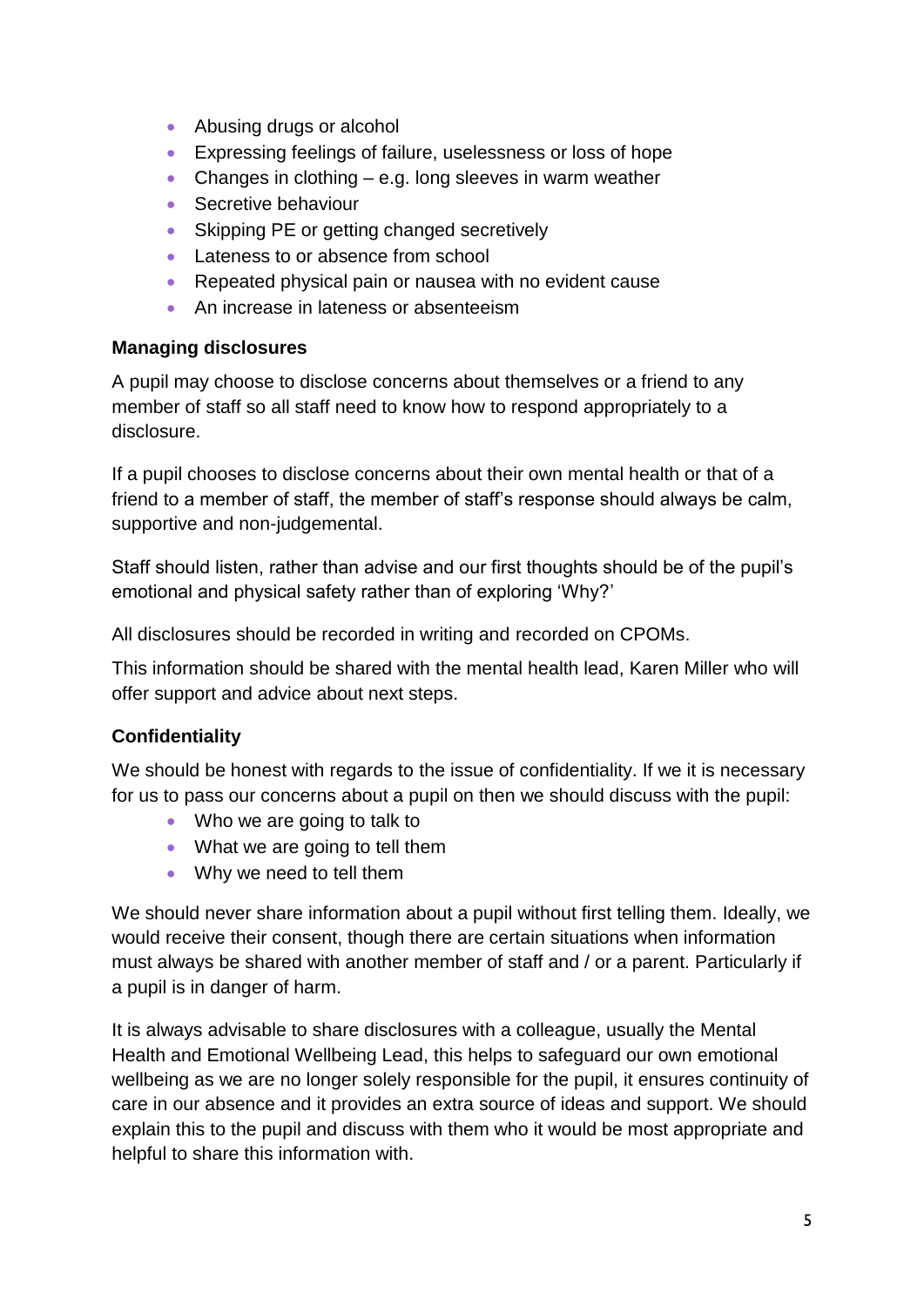Parents should be informed if there are concerns about their mental health and wellbeing and pupils may choose to tell their parents themselves. If this is the case, the pupil should be given 24 hours to share this information before the school contacts parents. We should always give pupils the option of us informing parents for them or with them.

If a child gives us reason to believe that there may be underlying child protection issues, parents should not be informed, but the child protection office Karen Miller must be informed immediately.

# **Working with Parents**

Where it is deemed appropriate to inform parents, we need to be sensitive in our approach. Before disclosing to parents we should consider the following questions (on a case by case basis):

- Can the meeting happen face to face? This is preferable.
- Where should the meeting happen? At school, at their home or somewhere neutral?
- Who should be present? Consider parents, the pupil, other members of staff.
- What are the aims of the meeting?

We should always highlight further sources of information and give them leaflets to take away where possible as they will often find it hard to take much in whilst coming to terms with the news that you're sharing. Sharing sources of further support aimed specifically at parents can also be helpful too e.g. parent helplines and forums.

We should always provide clear means of contacting us with further questions and consider booking in a follow up meeting or phone call right away as parents often have many questions as they process the information. Finish each meeting with agreed next step and always keep a brief record of the meeting on the child's confidential record.

#### **Working with All Parents**

Parents are often very welcoming of support and information from the school about supporting their children's emotional and mental health. In order to support parents we will:

- Highlight sources of information and support about common mental health issues on our school website
- Ensure that all parents are aware of who to talk to, and how to get about this, if they have concerns about their own child or a friend of their child
- Make our mental health policy easily accessible to parents
- Share ideas about how parents can support positive mental health in their children through our regular information evenings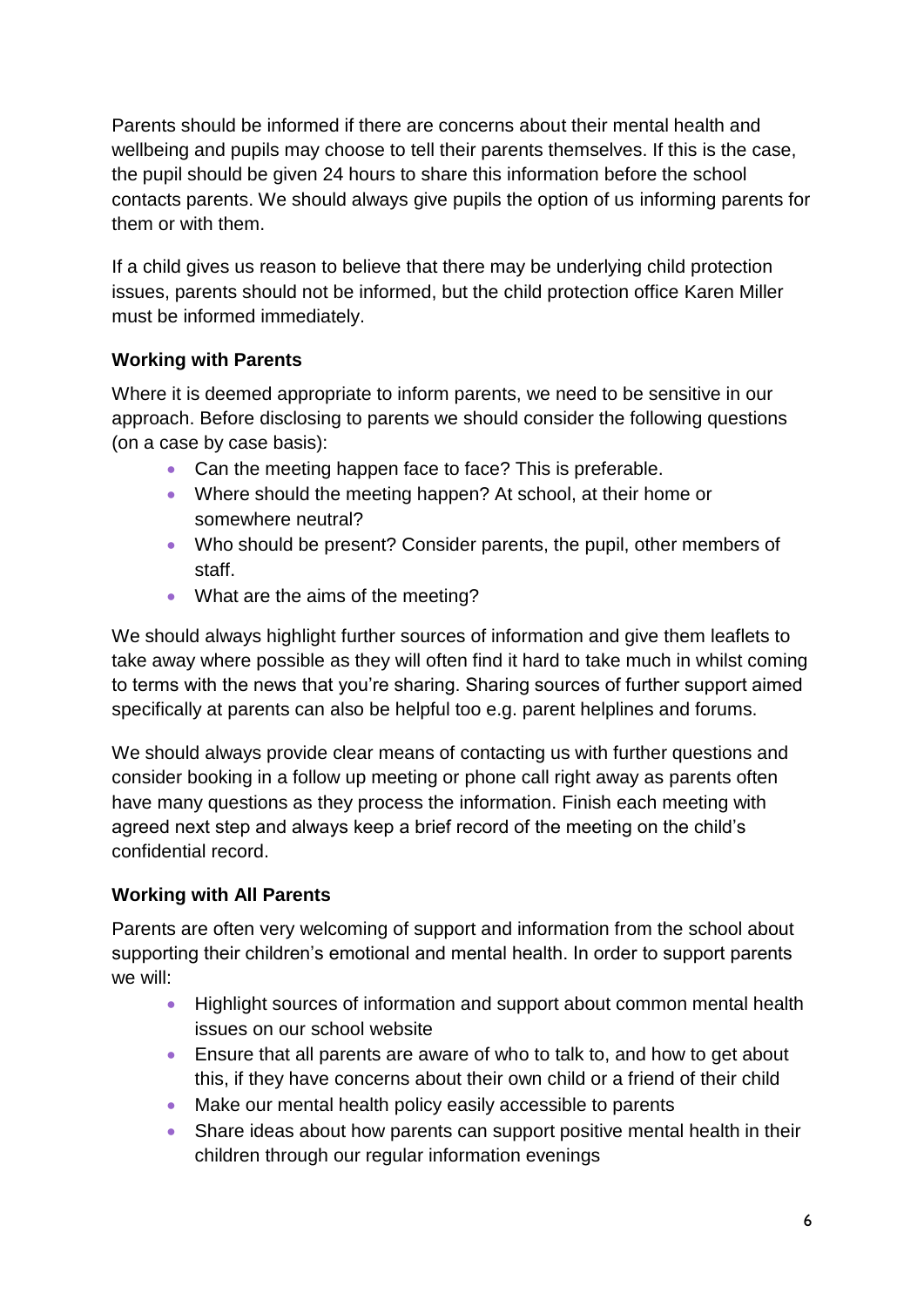Keep parents informed about the mental health topics their children are learning about in PSHE and share ideas for extending and exploring this learning at home

#### **Supporting Peers**

When a pupil is suffering from mental health issues, it can be a difficult time for their friends. Friends often want to support but do not know how. In the case of self-harm or eating disorders, it is possible that friends may learn unhealthy coping mechanisms from each other. In order to keep peers safe, we will consider on a case by case basis which friends may need additional support. Support will be provided either in one to one or group settings and will be guided by conversations by the pupil who is suffering and their parents with whom we will discuss:

- What it is helpful for friends to know and what they should not be told
- How friends can best support
- Things friends should avoid doing / saying which may inadvertently cause upset
- Warning signs that their friend help (e.g. signs of relapse)

Additionally, we will want to highlight with peers:

- Where and how to access support for themselves
- Safe sources of further information about their friend's condition
- Healthy ways of coping with the difficult emotions they may be feeling

#### **Training**

As a minimum, all staff will receive regular training about recognising and responding to mental health issues as part of their regular child protection training in order to enable them to keep pupils safe.

We will host relevant information on our virtual learning environment for staff who wish to learn more about mental health. The MindEd learning portal provides free online training suitable for staff wishing to know more about a specific issue.

Training opportunities for staff who require more in-depth knowledge will be considered as part of our performance management process and additional CPD will be supported throughout the year where it becomes appropriate due developing situations with one or more pupils.

Where the need to do so becomes evident, we will host twilight training sessions for all staff to promote learning or understanding about specific issues related to mental health.